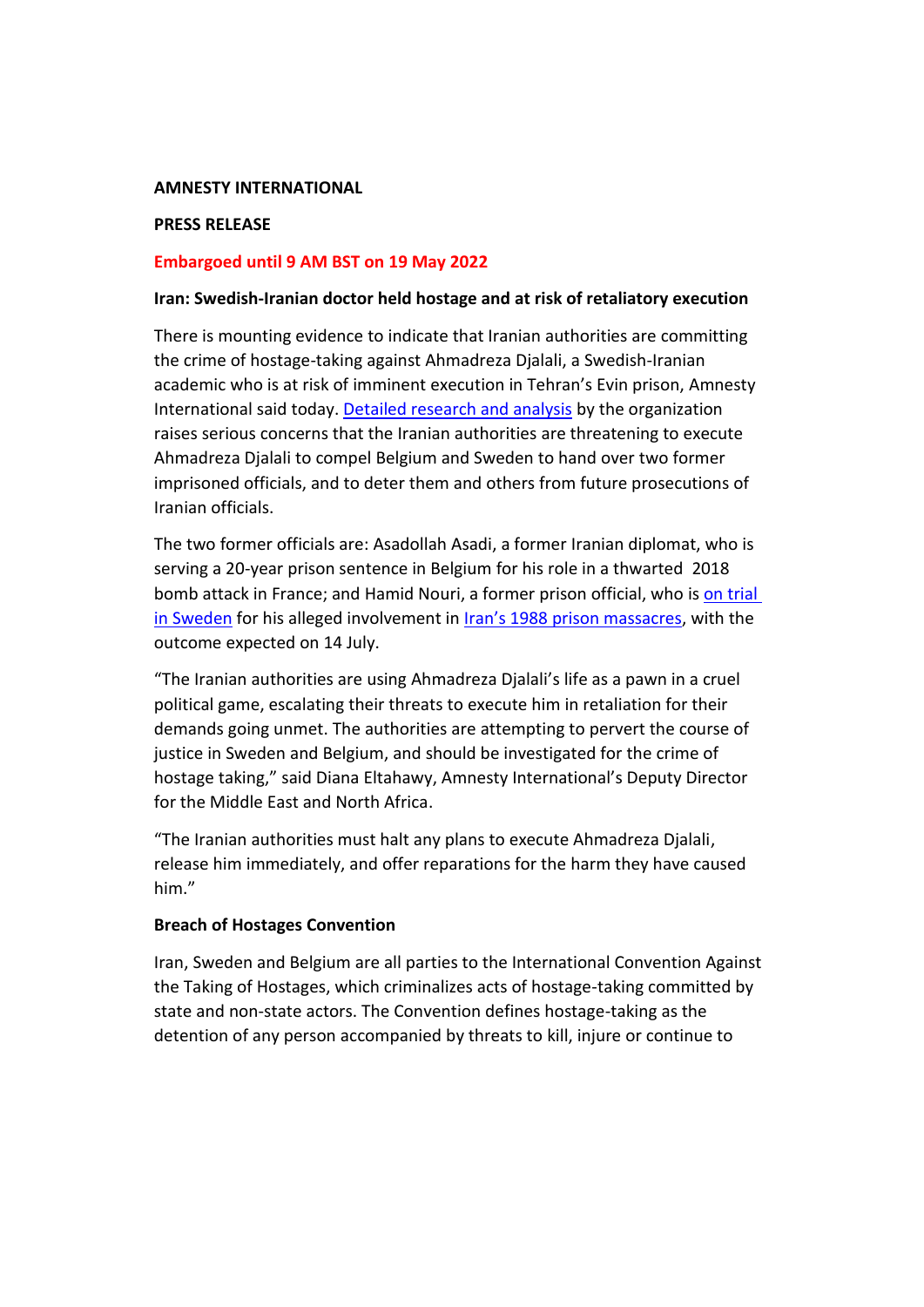detain them, unless certain conditions are met by a third party. The conditions may be set explicitly or implicitly.

Amnesty International's research shows that, regardless of the Iranian authorities' initial motivations for arbitrarily detaining Ahmadreza Djalali in April 2016, since at least late 2020, the situation transformed into one of hostagetaking when Asadollah Asadi's trial in Belgium began.

On 24 November 2020, Ahmadreza Djalali was moved to solitary confinement and told his execution would be carried out in a week. The transfer took place just days before the trial of Asadollah Asadi was due to start in Belgium on 27 November 2020. After global interventions, Ahmadreza Djalali's execution was postponed on 2 December 2020.

On 4 May 2022, days after prosecuting authorities in Sweden sought a life sentence for Hamid Nouri, Iranian state media warned of Ahmadreza Djalali's looming execution. The reports further stated that "in carrying out the death sentence of Ahmadreza Djalali, the government of Iran will… bar the government of Sweden from undertaking further actions similar to the detention of Hamid Nouri."

According to Ahmadreza Djalali's wife, judicial officials told his lawyers on 7 May 2022 that they had acted in "good faith" by postponing his execution once in December 2020. However, she said they added that by arresting and prosecuting Hamid Nouri, Sweden had joined forces with Iran's "enemies" and created "troubles" for the Islamic Republic system and this had left Iran with "no option" but carry out the execution. These remarks, together with state media articles published on 4 May 2022, provide compelling evidence that Ahmadreza Djalali is at risk of a retaliatory implementation of the death penalty, which Iranian authorities also appear to view as necessary to deter further arrests and prosecutions of Iranian officials outside Iran.

Amnesty International has also learned from multiple credible sources that Iranian officials have privately suggested on at least one occasion to Ahmadreza Djalali in prison and on multiple occasions to those advocating on his behalf that they are seeking to swap Ahmadreza Djalali for Asadollah Asadi and/or Hamid Nouri.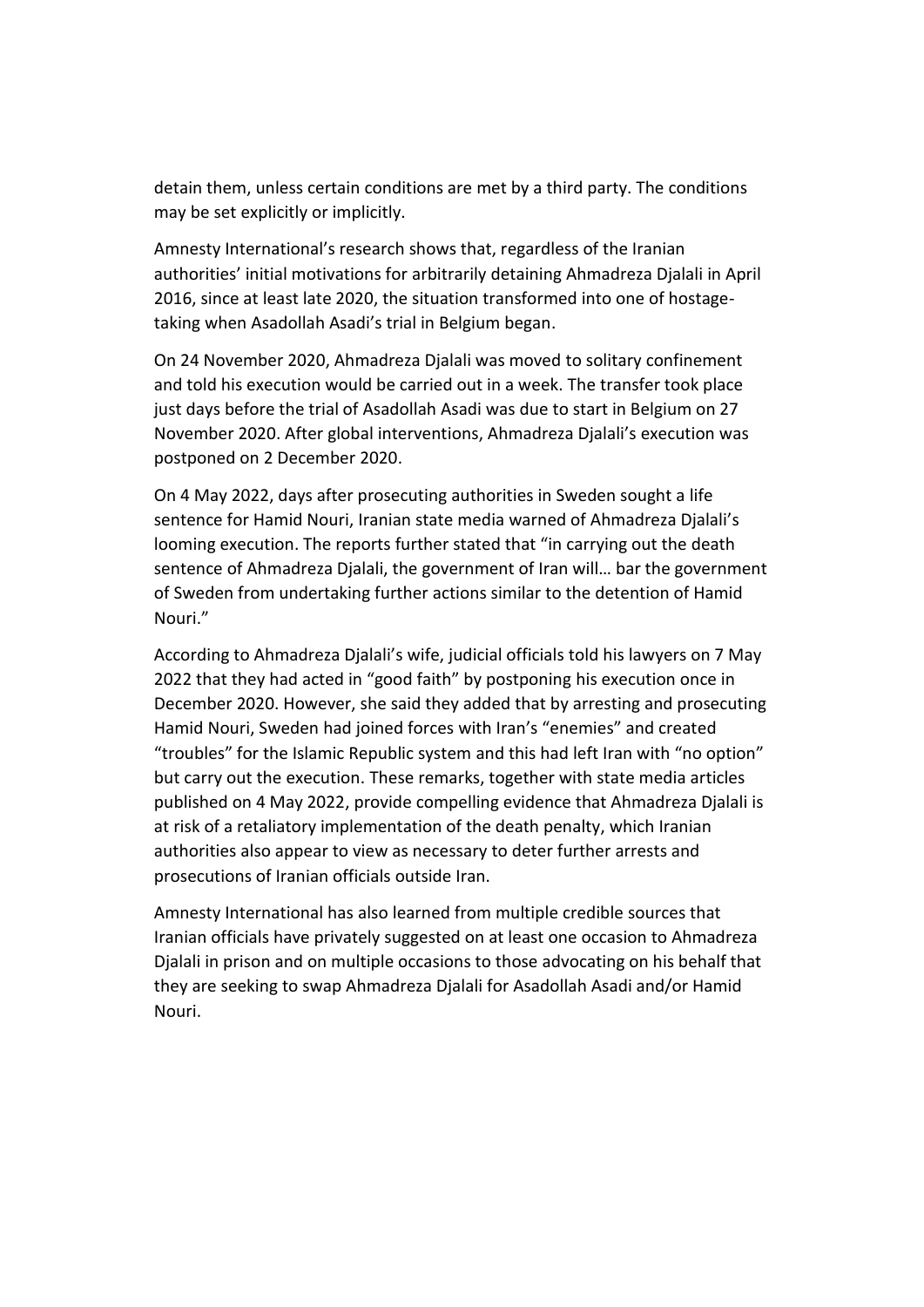Other critical evidence includes public comments made by Belgian officials in early 2021 as well as March 2022, which hint that the Iranian authorities are pusuing a "deal" to swap Ahmadreza Djalali for Asadollah Asadi.

Prior to his arrest, Ahmadreza Djalali lived with his family in Sweden and was also a visiting professor in disaster medicine at the Vrije Universiteit Brussels in Belgium.

Iranian authorities have a long history of using arbitrarily detained dual and foreign nationals as leverage, as highlighted by the [UN Special Rapporteur on the](file://///intsec.amnesty.org/Programmes/MEP/IRAN/AI-EXT/News%20Services/2022/DRAFTS/undocs.org/en/A/HRC/49/75)  [situation of human rights in Iran](file://///intsec.amnesty.org/Programmes/MEP/IRAN/AI-EXT/News%20Services/2022/DRAFTS/undocs.org/en/A/HRC/49/75) and th[e UN Working Group on Arbitrary](file://///intsec.amnesty.org/Programmes/MEP/IRAN/AI-EXT/News%20Services/2022/DRAFTS/undocs.org/A/HRC/WGAD/2018/52)  [Detention.](file://///intsec.amnesty.org/Programmes/MEP/IRAN/AI-EXT/News%20Services/2022/DRAFTS/undocs.org/A/HRC/WGAD/2018/52)

Amnesty International calls for the establishment of an effective, transparent, and independent inquiry into the situation of Ahmadreza Djalali, in accordance with the International Convention Against Taking of Hostages, to investigate evidence pointing to hostage-taking. Given the prevailing climate of impunity in Iran, such an inquiry should be established, either jointly or separately, by Sweden and Belgium as the states against which compulsion has been directed or attempted.

"Hostage-taking is an offence of grave concern to the international community. If it is established that the Iranian authorities have perpetrated this crime against Ahmadreza Djalali, all state parties to the Convention Against Taking of Hostages must urgently work together to hold Iran to account and ensure prevention, prosecution and punishment of such acts of hostage-taking," said Diana Eltahawy.

# **Background**

In October 2017, Ahmadreza Djalali was sentenced to death for "corruption on earth" (*efsad-e fel-arz*) through "espionage" following a grossly unfair trial before Branch 15 of the Revolutionary Court in Tehran. The court relied primarily on "confessions" which Ahmadreza Djalili says were obtained through torture and other ill-treatment while he was held in solitary confinement and denied access to a lawyer.

In November 2017, the UN Working Group on Arbitrary Detention called on Iran to immediately release Ahmadreza Djalali and offer him the right to compensation and other reparations.